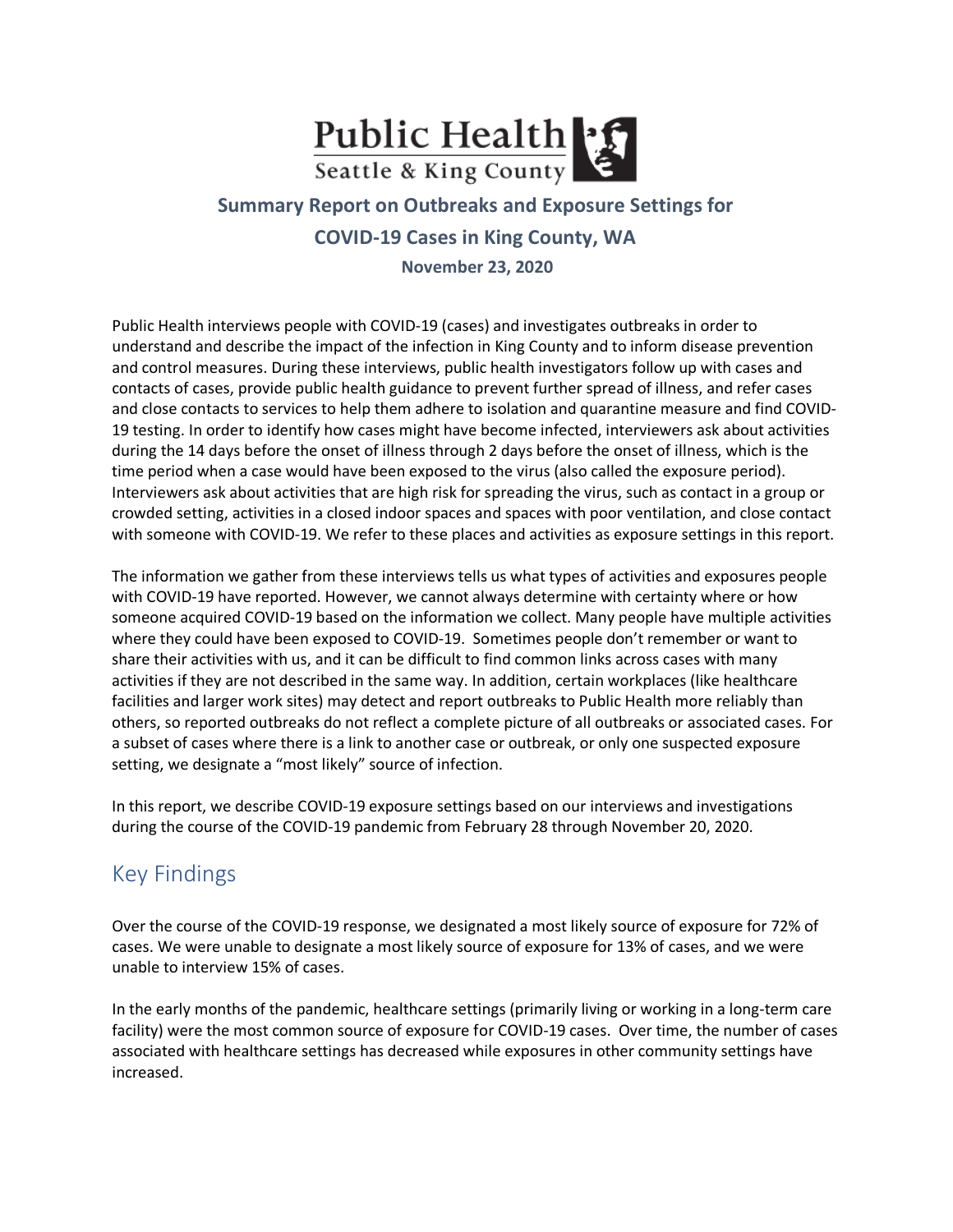Overall, community-based and social activities, household transmission, and essential worker status were the most common COVID-19 exposure settings reported. Twenty-nine percent of cases were among essent[i](#page-17-1)al workers (based on occupations defined by American Civil Liberties Union <sup>i</sup>) including 17% among non-healthcare essential workers and 12% among healthcare workers.

In the last 60 days, 39% of cases reported participating during the 14 days prior to the onset of their illness in a variety of community activities and/or social gatherings such as get-togethers with family and friends, dinner parties, birthday and other celebrations, Halloween parties, and weddings, or visiting settings such as taverns, coffee shops, restaurants, retail businesses, and places of worship.

In the last 60 days, we designated cases as most likely exposed in a household setting (34%), at a nonhealthcare worksite or place of employment (21%); at community or social gatherings (18%); and at a healthcare setting (9%). The number of cases whose most likely exposure was associated with out of state travel increased to 8% in September and 6% in October relative to 0-2% in April and May when travel restrictions were in place.

We defined an outbreak as two or more COVID-19 cases linked to a facility or event. Since the start of the pandemic, Public Health has identified 836 outbreaks. More than one quarter of the outbreaks occurred at long-term care facilities, with high rates of transmission and case fatality in the first months of the pandemic. We also identified outbreaks in 104 other healthcare settings, including 27 outbreaks at hospitals. Thirty-one percent of outbreaks occurred in non-healthcare workplaces, most frequently at manufacturing worksites such as construction, food-processing, and fishing industries with 117 outbreaks, followed by 83 outbreaks at food-service establishments.

Exposure settings vary by geography, age, and race and ethnicity reflecting different risk environments and activities across the community.

Overall, 66% of COVID-19 cases who were interviewed had close contact with another known or suspected COVID-19 case or were linked to an outbreak. Thirty-four percent of cases (34%) developed COVID-19 but didn't know they were exposed or in contact with someone with confirmed or suspected COVID-19 and were not linked to an outbreak.

#### **Table of contents**

- [Overview](#page-2-0)
- [Settings with potential risk for transmission](#page-2-1)
- [Most](#page-4-0) likely exposure settings
- [Identified outbreaks](#page-10-0)
- [Appendix](#page-12-0)
- [Limitations](#page-17-0)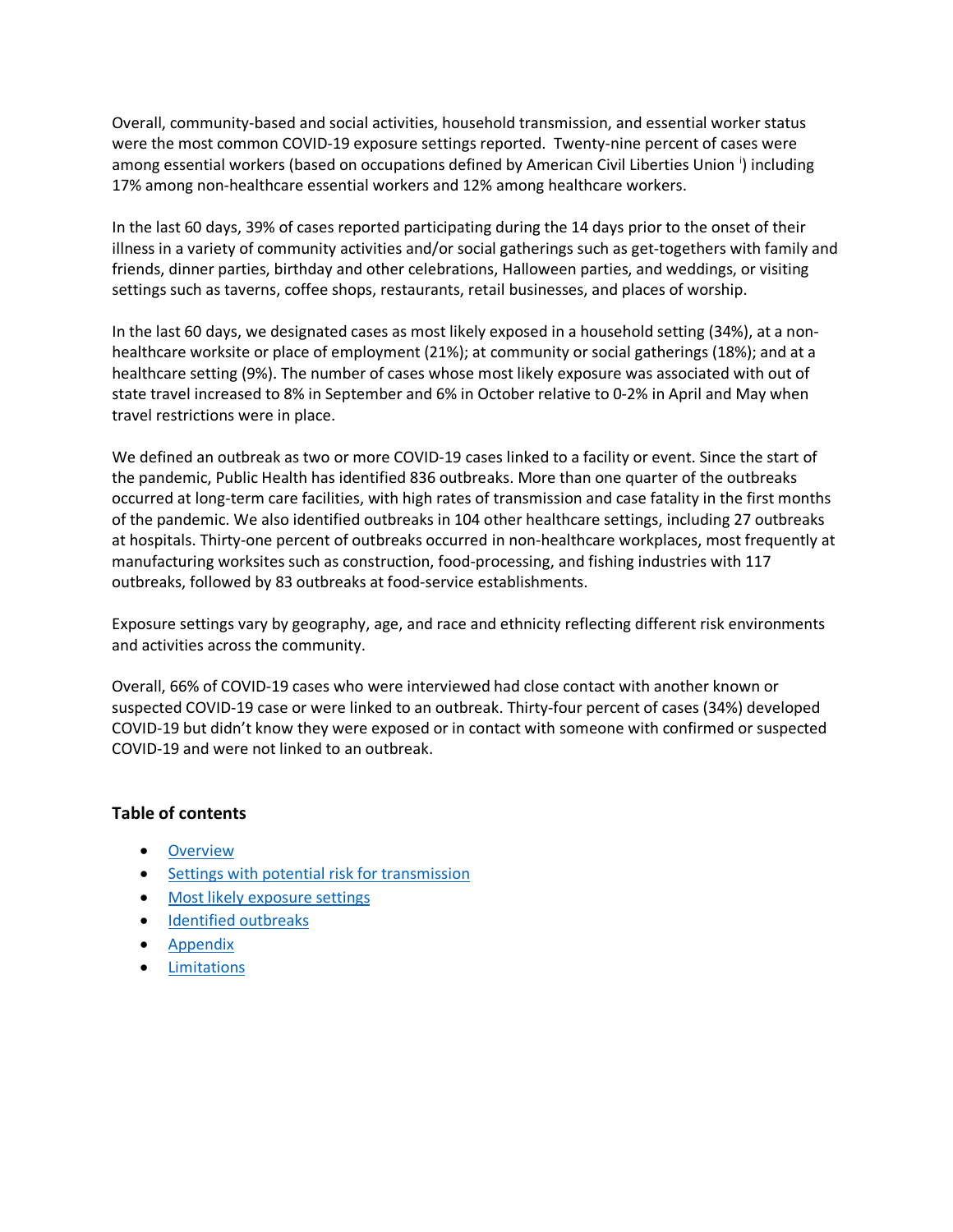## <span id="page-2-0"></span>**Overview**

We defined an outbreak as two or more individuals linked to a facility or event. We estimated the most likely source of exposure based on information from case interviews and outbreak investigations. In certain cases, multiple possible COVID-19 risk settings were present, and we were not able to determine if one setting was clearly higher risk than the others.

#### **There were 37,482 cases reported as of November 20, 2020:**

- 27,172 cases (72%) were linked to an outbreak, had a known close contact or had another most likely source of exposure designated. This includes:
	- o 6,961 cases (26%) linked to an outbreak
	- $\circ$  14,431 cases (53%) were not linked to an outbreak but had close contact with a known or suspected COVID-19 case
	- $\circ$  5,780 cases (21%) reported only one potential exposure setting during their exposure period.
- 1,780 (5%) had 2 or more potential sources of exposure identified
- 2,933 cases (8%) had no potential source of exposure identified
- 5,597 cases (15%) were not able to be interviewed

<span id="page-2-1"></span>An additional 1,226 cases are pending interview at the time of this report.

### All potential exposure settings reported by COVID-19 cases

Many cases reported a variety of activities in settings that could pose a risk for exposure to COVID-19. In this section, we describe all the potential exposure settings for COVID-19 transmission that were reported by cases. For example, if a case reported that they ate at a food service establishment and also visited a long-term care facility during their exposure period, both settings are included. Note that it is often not possible to identify with certainty where the actual exposure occurred that led to infection for individual cases. Because each case can have more than one potential exposure the percentages exceed 100% in the table below (In the following section, we estimate a single "most likely" source of exposure).

All data below is limited to cases where at least one potential exposure setting was reported.

Most recent 60 days

- 41% had a household exposure
- 39% of all cases reported one or more non-healthcare, non-workplace community exposures prior to illness onset. Specifically:
	- o 24% reported social events with friends or family
	- o 15% visited food-service establishments
	- o 4% attended a place of worship
- 38% had a non-healthcare workplace exposure
	- o 28% reported going to work during their exposure period
	- o 5% were linked to an outbreak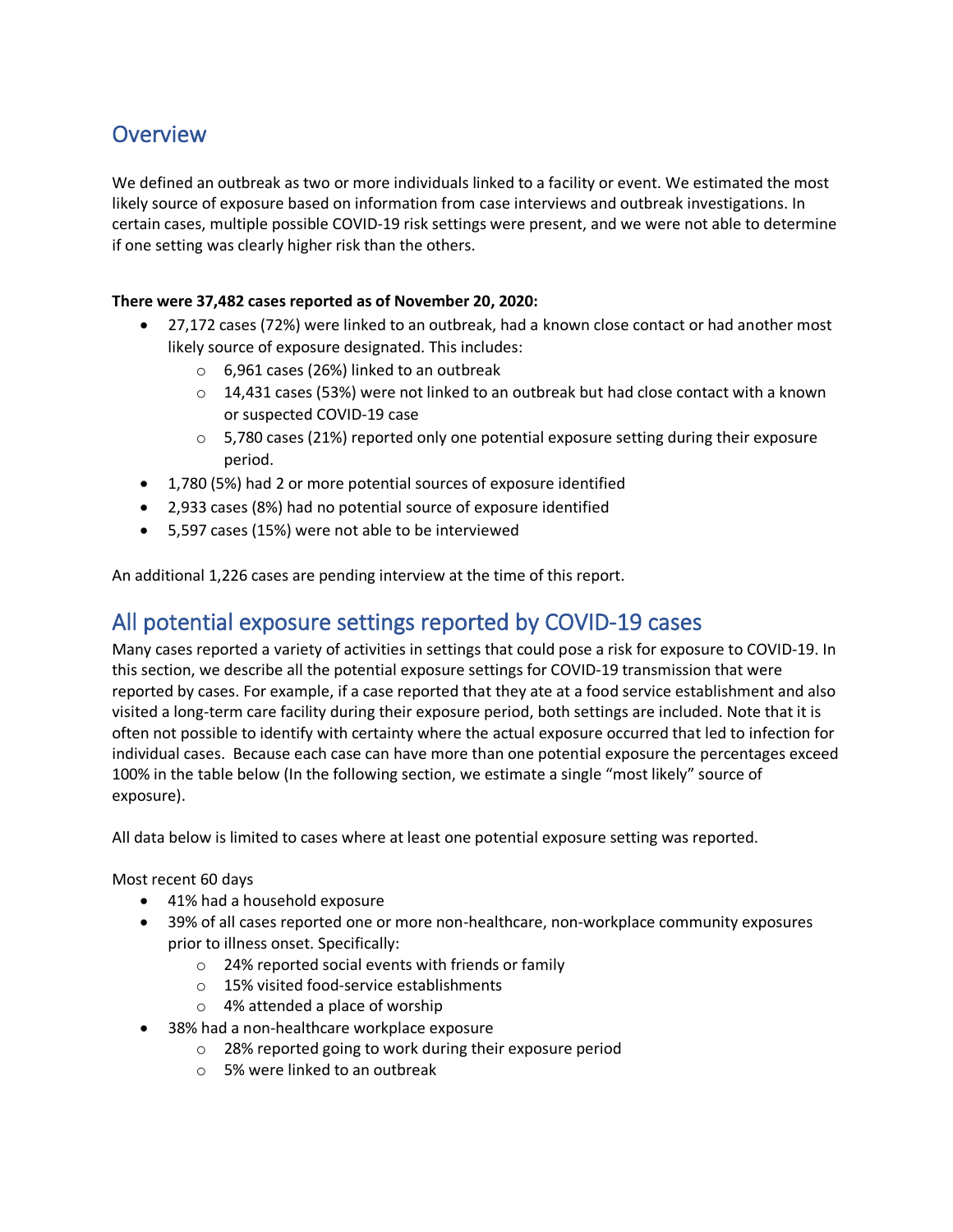- $\circ$  5% reported close contact to a confirmed or suspected case in a non-healthcare workplace
- 25% of all cases are among essential workers. This category includes:
	- o healthcare workers (32% of essential worker cases, 8% of all cases)
	- o hospitality or service industry workers (34% of essential worker cases, 9% of all cases)
	- o other essential workers (24% of essential worker cases, 8% of all cases)
- 15% reported visiting, working, living, or being a patient in a healthcare setting
- 3% of cases were associated with a long-term care facility
- 7% traveled out of state or internationally

#### All cases

- 35% had a household exposure
- 31% of all cases reported one or more non-healthcare, non-workplace community exposures prior to illness onset. Specifically:
	- o 21% reported social events with friends or family
	- o 10% visited food-service establishments
	- o 3% attended a place of worship
	- 29% of all cases are among essential workers. This category includes:
		- o healthcare workers (42% of essential worker cases, 12% of all cases)
		- o hospitality or service industry workers (31% of essential worker cases, 9% of all cases)
		- o other essential workers (27% of essential worker cases, 8% of all cases)
- In March and April, healthcare workers comprised 20-25% of all cases. However, in the last two months, less than 8% of cases are among healthcare workers.
- 28% had a non-healthcare workplace exposure
	- o 19% reported going to work during their exposure period
	- o 4% were linked to an outbreak
	- o 5% reported close contact to a confirmed or suspected case in a non-healthcare workplace
- 13% reported visiting, working, living, or being a patient in a healthcare setting
- 11% of cases were associated with a long-term care facility
- 7% traveled out of state or internationally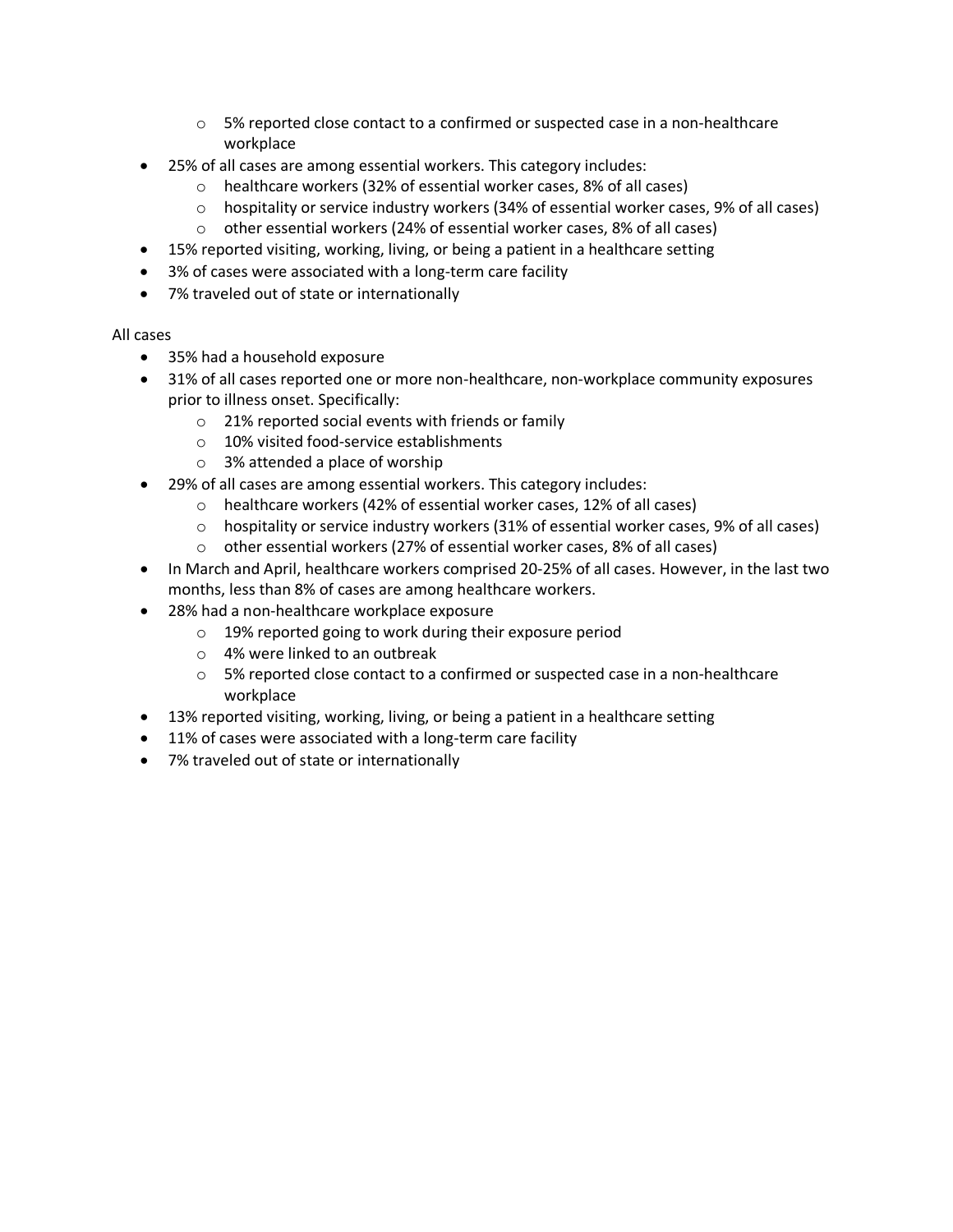

Categories are not mutually exclusive. An individual may appear in multiple categories if during their interview or investigation the setting was identified. **See figure 8 in appendix for tabular format.**

## <span id="page-4-0"></span>Most likely exposure settings for COVID-19 cases

In this section, we estimated a most likely source of exposure based on information from case investigations. Note that is often not possible to identify with certainty where the actual exposure occurred that led to someone's infection. Results are provided in the graph for all cases during the entire outbreak period and for the most recent 60 days.

Below is a summary of n=27,172 cases (representing 72% of all cases) where:

- 1) Investigators linked the case to a confirmed outbreak (e.g., in a healthcare setting, congregate living facility, workplace, social gathering, school, childcare, university, or other community setting)
- 2) Transmission was not linked to an outbreak but had close contact with a known or suspected COVID-19 case
- 3) Cases who reported only one potential exposure setting during their exposure period.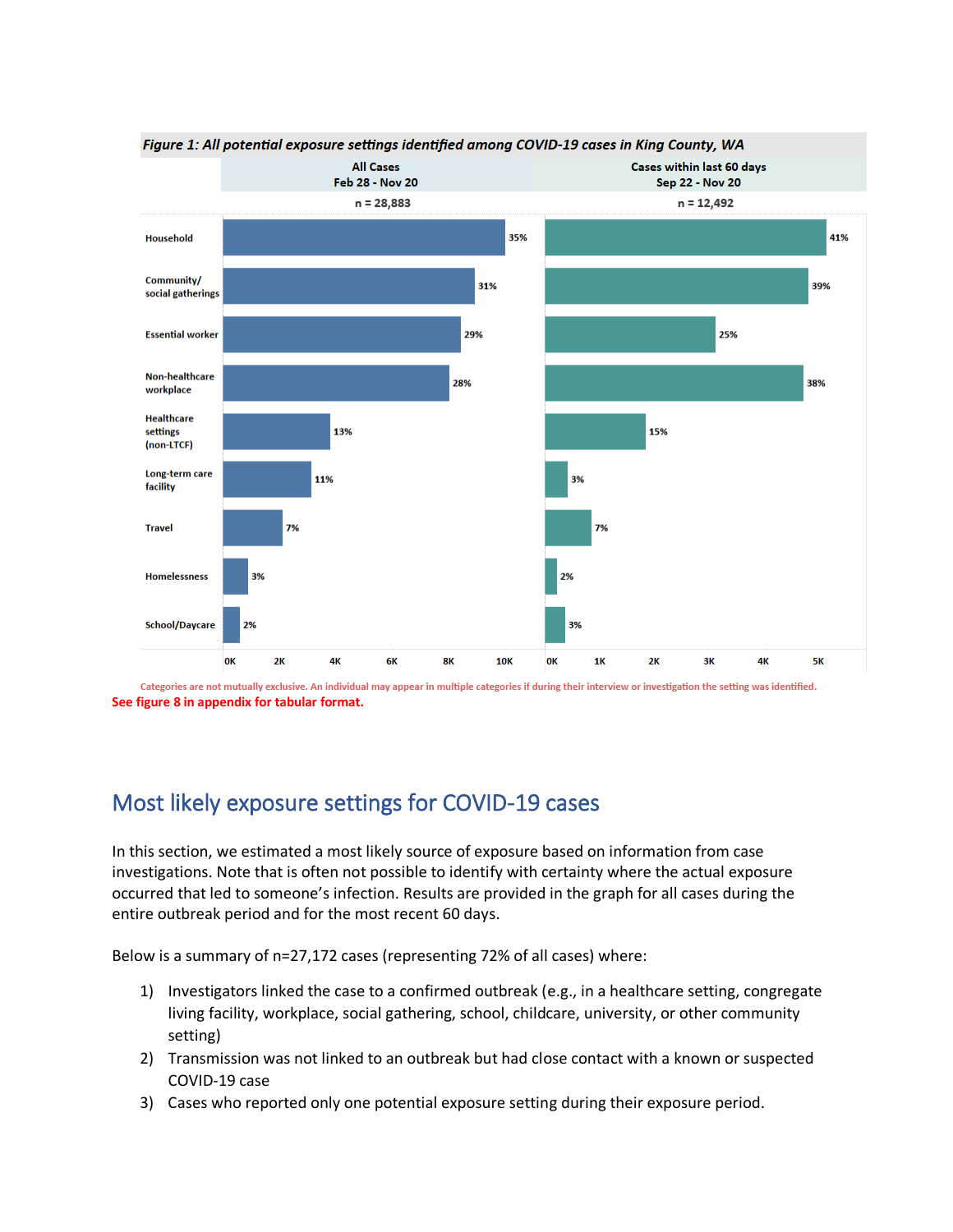4) We excluded cases if we were unable to identify a potential source of exposure, or if cases were not interviewed. We also excluded cases if multiple potential sources of exposure were identified.

*Most likely exposure designations among all cases in past 60 days*

- 34% had an exposure within a household setting
- 21% had an exposure at a non-healthcare worksite or place of employment
- 18% had an exposure linked to a community setting or social gathering other than healthcare or workplace settings. These settings include get-togethers with family or friends, dinner parties, birthday and other celebrations, Halloween parties, weddings, and visiting food service establishments, retail locations, places of worship, and other venues.
- 13% had close contact with a COVID-19 case, but the setting was undetermined
- 9% had an exposure at a healthcare setting\*
	- o 3% were linked to an outbreak at a long-term care facility (LTCF); 2% among residents and 1% among healthcare workers
	- o 3% had an exposure at a healthcare setting, and no other setting
	- o 1% had close contact to a confirmed or suspected case in a healthcare setting
	- o 1% were linked to an outbreak in non-LTCF healthcare setting
	- o 1% were healthcare workers not linked to a healthcare facility outbreak

#### *Most likely exposure designations among all cases\**

- 27% of all cases had an exposure within a household setting
- 20% of all cases had an exposure in a healthcare setting
	- $\circ$  11% were linked to an outbreak at a long-term care facility (LTCF); 8% among residents and 4% among healthcare workers
	- o 4% had an exposure at a healthcare setting, and no other setting
	- o 3% were linked to an outbreak in non-LTCF healthcare setting
	- o 2% had close contact to a confirmed or suspected case in a healthcare setting
	- $\circ$  1% were healthcare workers not linked to a healthcare facility outbreak
- 18% had an exposure at a non-healthcare worksite or place of employment
- 15% had an exposure linked to a community setting or social gathering other than healthcare or workplace settings. These settings include get-togethers with family or friends, dinner parties, birthday and other celebrations, Halloween parties, weddings, and visiting food service establishments, retail locations, places of worship, and other venues.
- 12% had close contact with a COVID-19 case, but the setting was undetermined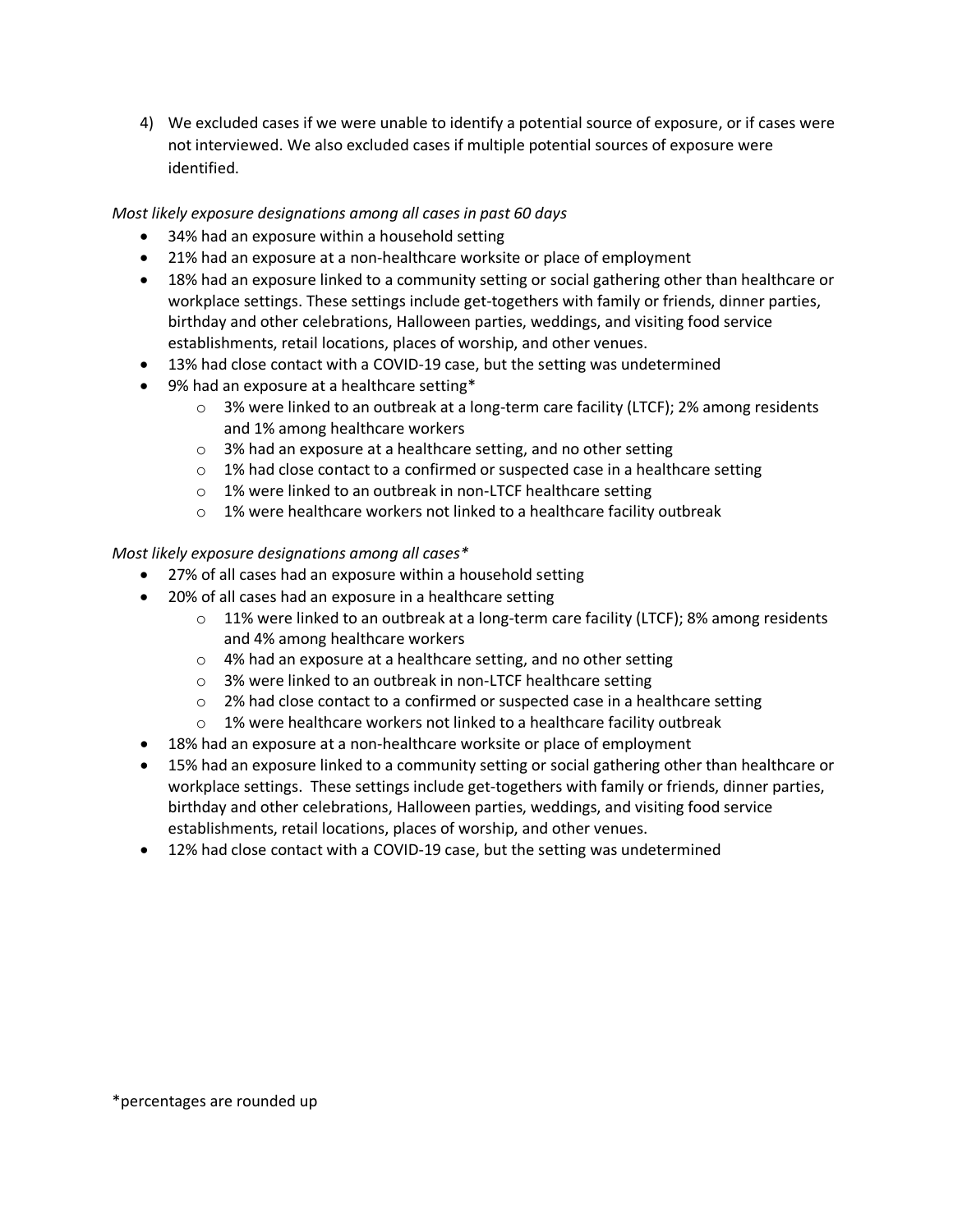

Figure 2: Exposure setting among cases with a mostly likely source designated

Percentage excludes cases where a source of exposure was not identified or the case was lost to follow-up. Categories are mutually exclusive. For more complete definitions of the categories, see data dictionary below. **See figure 9 in appendix for tabular format.**

#### **Trends over time in most likely exposure settings**

In the early months of the COVID-19 pandemic, most cases were among residents and staff with exposures to COVID-19 in long-term care facilities. As infection control measures improved and access to testing increased, the number and size of outbreaks at long-term care facilities has decreased. In March, 51% of all cases were exposed within a healthcare setting, including patients, healthcare workers and visitors, compared to 9% in October. Notably, in March 33% of all cases were linked to a long-term care facility outbreak and 7% were linked to hospital outbreaks compared to 3% and 2%, respectively, in October.

Since June, we identified a larger proportion of cases whose most likely source of exposure was a social gathering or other non-healthcare setting in the community. During this time, households became the most common likely exposure setting. From April to May, when more stringent restrictions on social gatherings and non-essential businesses were in effect, few cases were linked to non-workplace community exposures or social gatherings. By comparison, since June, between 13-26% of monthly cases were likely exposed in such settings. In addition, the percent of cases that were likely exposed in a household setting has increased over time, from 12% in March to 29% in October.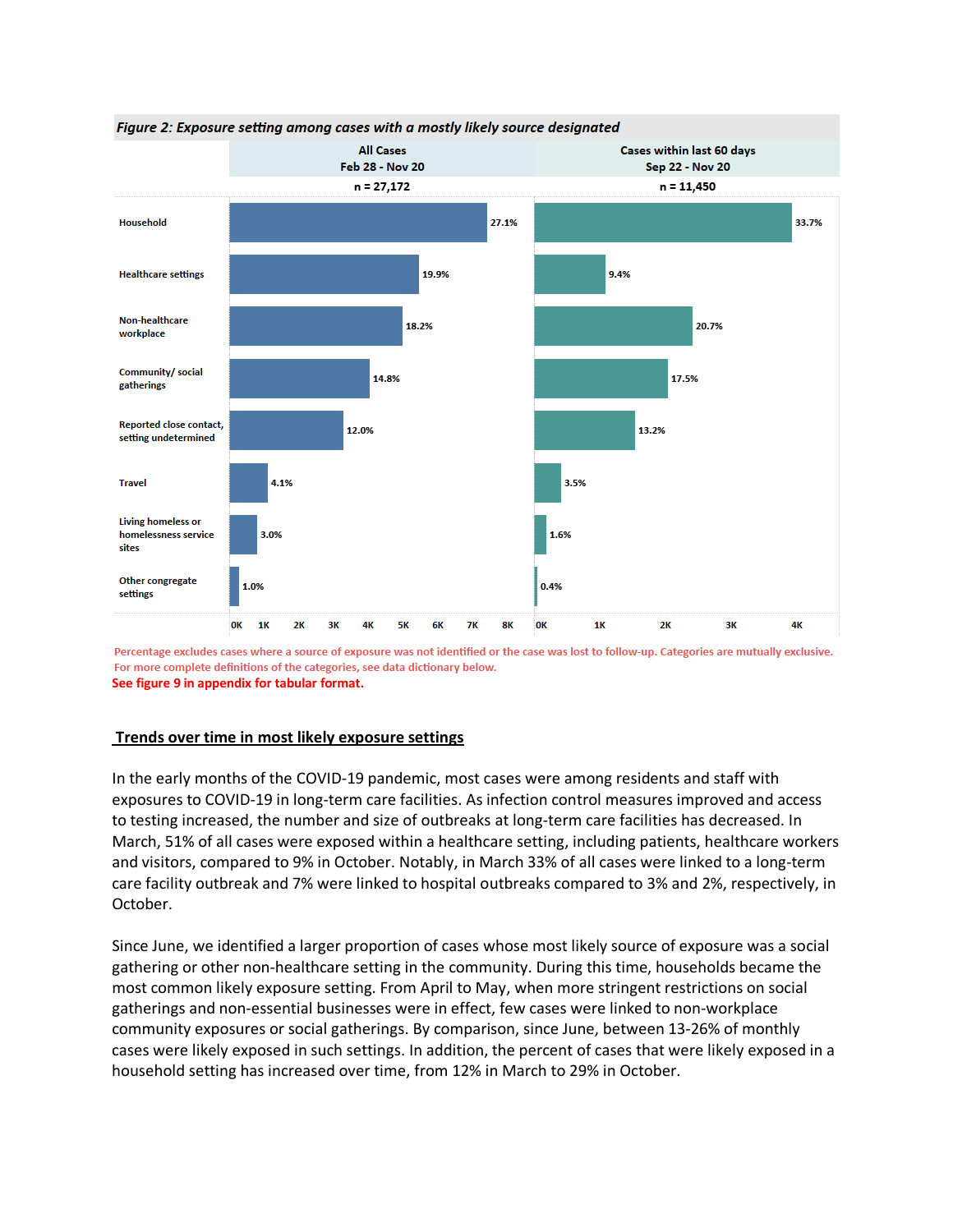In the last two months, approximately 6-8% of cases were likely exposed during out of state or international travel. Notably, travel was not a common source of exposure in April (0% of cases) or May (2% of cases).

|                                                            | <b>March</b> | <b>April</b> | May   | June  | July  | August | September | October | <b>November</b> |
|------------------------------------------------------------|--------------|--------------|-------|-------|-------|--------|-----------|---------|-----------------|
| <b>Household</b>                                           | 12.1%        | 16.2%        | 21.8% | 20.8% | 27.3% | 28.0%  | 27.7%     | 28.9%   | 37.7%           |
| <b>Healthcare settings</b>                                 | 51.0%        | 41.2%        | 33.2% | 18.8% | 17.8% | 18.8%  | 11.5%     | 9.3%    | 9.4%            |
| Non-healthcare<br>workplace                                | 13.4%        | 18.1%        | 16.3% | 16.2% | 16.9% | 17.2%  | 15.2%     | 20.0%   | 21.7%           |
| Community/ social<br>gatherings                            | 9.9%         | 0.7%         | 6.8%  | 21.0% | 15.0% | 16.0%  | 25.8%     | 22.4%   | 13.0%           |
| <b>Reported close</b><br>contact, setting<br>undetermined  | 3.4%         | 14.4%        | 11.9% | 10.3% | 14.3% | 11.3%  | 7.4%      | 11.3%   | 15.4%           |
| <b>Travel</b>                                              | 7.3%         | 0.4%         | 1.7%  | 8.8%  | 4.7%  | 3.7%   | 7.6%      | 5.6%    | 1.3%            |
| <b>Living homeless or</b><br>homelessness service<br>sites | 1.1%         | 7.5%         | 3.8%  | 2.6%  | 3.0%  | 4.3%   | 4.5%      | 1.7%    | 1.2%            |
| Other congregate<br>settings                               | 1.7%         | 1.6%         | 4.6%  | 1.5%  | 1.0%  | 0.7%   | 0.4%      | 0.7%    | 0.2%            |
| <b>Number of cases</b>                                     | 2,142        | 2,708        | 1,511 | 1,579 | 3,489 | 2,967  | 2,250     | 4,398   | 6,336           |

| Figure 3: Trends in the frequency of most likely exposure settings designated, by month of test result date |  |  |  |
|-------------------------------------------------------------------------------------------------------------|--|--|--|
|                                                                                                             |  |  |  |

Percentage excludes cases where a source of exposure was not identified or the case was lost to follow-up. Categories are mutually exclusive. For more complete definitions of the categories, see data dictionary below.

Data for November is preliminary and incomplete.

#### **Trends of most likely exposure settings by race/ethnicity within the last 60 days**

In the last 60 days, households were the leading most likely exposure setting among Asian (31%), Black (27%), Hispanic/Latinx (29%), and Native Hawaiian/Pacific Islander (32%) cases. Among Whites, community settings and social gatherings other than workplaces or healthcare settings (25%) were the leading most likely exposure settings, followed by households (22%) and non-healthcare workplaces (22%). White cases were more likely to have been exposed through travel than other race and ethnicity groups.

A larger proportion of Hispanic/Latinx cases reported exposure at a workplace other than healthcare (29%) compared to all other race/ethnicity groups.

Black cases had a higher proportion of exposures associated with healthcare settings relative to other racial/ethnic groups (15%); 52% among healthcare workers and 48% among residents, patients or visitors in healthcare settings.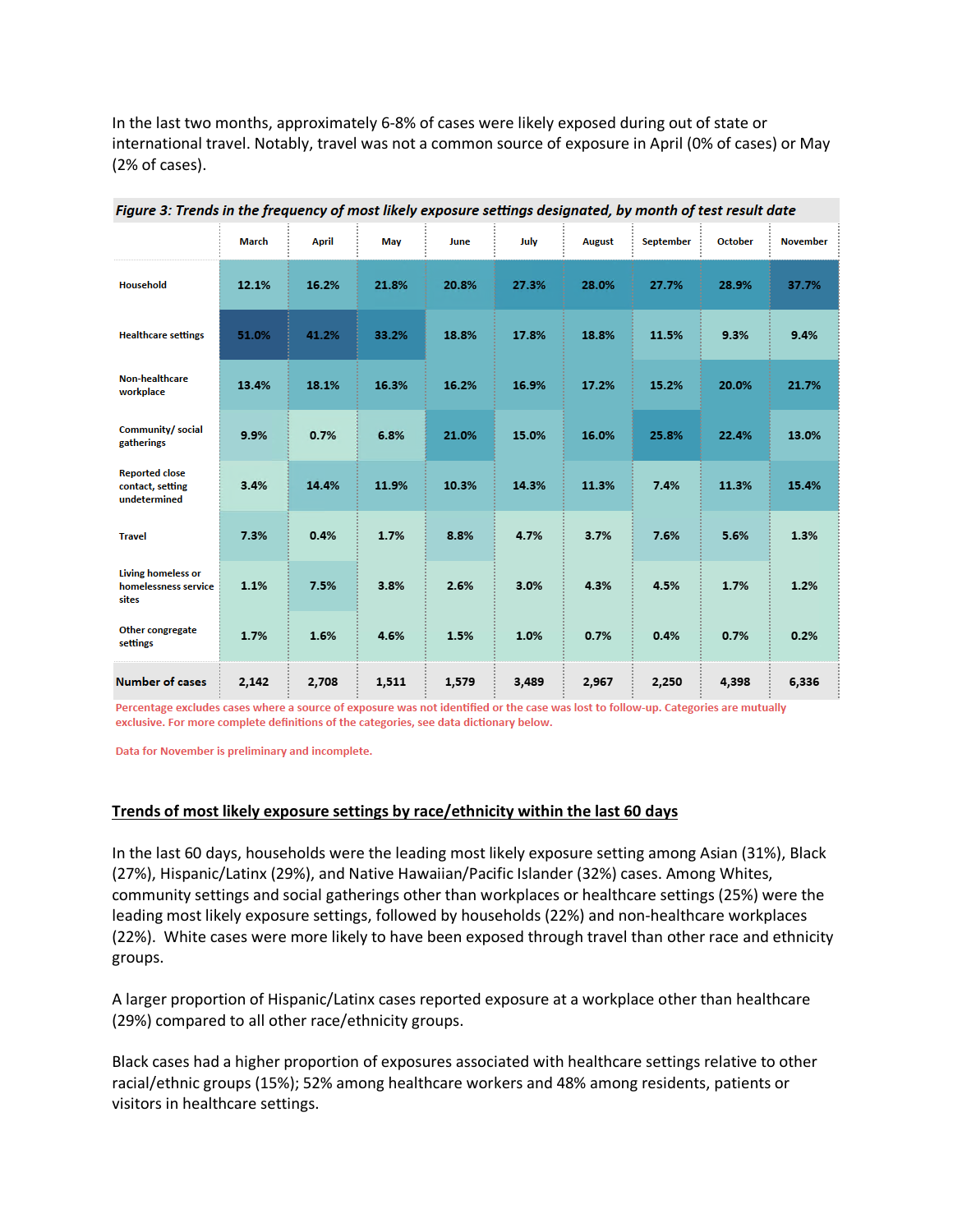#### Figure 4: Proportion of cases associated with exposure settings within the last 60 days (Sep 22 - Nov 20), by race/ethnicity (among cases with a most likely source designated)

|                                                            | White | <b>Hispanic / Latinx</b> | <b>Black</b> | Asian | <b>NHPI</b> | AI / AN | Other or<br>multi-racial |
|------------------------------------------------------------|-------|--------------------------|--------------|-------|-------------|---------|--------------------------|
| <b>Household</b>                                           | 21.9% | 29.4%                    | 26.9%        | 30.6% | 32.3%       | 23.3%   | 23.2%                    |
| <b>Non-healthcare</b><br>workplace                         | 21.5% | 29.1%                    | 22.5%        | 22.8% | 22.1%       | 25.6%   | 21.2%                    |
| Community/ social<br>gatherings                            | 25.1% | 15.9%                    | 17.0%        | 17.6% | 16.4%       | 23.3%   | 20.7%                    |
| Reported close contact,<br>setting undetermined            | 13.9% | 16.7%                    | 11.3%        | 13.8% | 13.8%       | 9.3%    | 19.5%                    |
| <b>Healthcare settings</b>                                 | 9.8%  | 5.3%                     | 14.6%        | 10.4% | 7.2%        | 2.3%    | 9.9%                     |
| <b>Travel</b>                                              | 6.1%  | 2.5%                     | 3.2%         | 4.4%  | 4.6%        | 4.7%    | 2.5%                     |
| <b>Living homeless or</b><br>homelessness service<br>sites | 1.1%  | 0.9%                     | 4.1%         | 0.3%  | 2.6%        | 7.0%    | 2.5%                     |
| Other congregate<br>settings                               | 0.6%  | 0.2%                     | 0.4%         | 0.2%  | 1.0%        | 4.7%    | 0.7%                     |
| Number of cases                                            | 3,701 | 2,551                    | 1,106        | 1,067 | 195         | 43      | 406                      |

Percentages are for all cases within the specified race/ethnicity, not across different groups. This chart excludes cases where race/ethnicity was unknown (n=2,313).

Percentage excludes cases where a source of exposure was not identified or the case was lost to follow-up. Categories are mutually exclusive. For more complete definitions of the categories, see data dictionary below.

AI/AN = American Indian / Alaska Native **NHPI = Native Hawaiian or Pacific Islander** 

Other = Other or multi-racial

#### **Trends of most likely exposure settings by age within the last 60 days**

In the last 60 days, among cases 0-17 years old, households represented the leading most likely exposure setting. Among cases 18-24 years old, community settings and social gatherings other than workplaces or healthcare settings (35%) were the leading most likely exposure settings, followed by households (26%).

Among cases 25-49 years old, household and non-healthcare workplace settings were the leading most likely exposure settings identified – both represented a similar proportion of cases.

A larger proportion of cases 65 + years old had an exposure associated with healthcare settings relative to other age groups. Among cases 75+ years old, healthcare settings represented 44% of all cases; the majority of which were residents at long-term care facilities.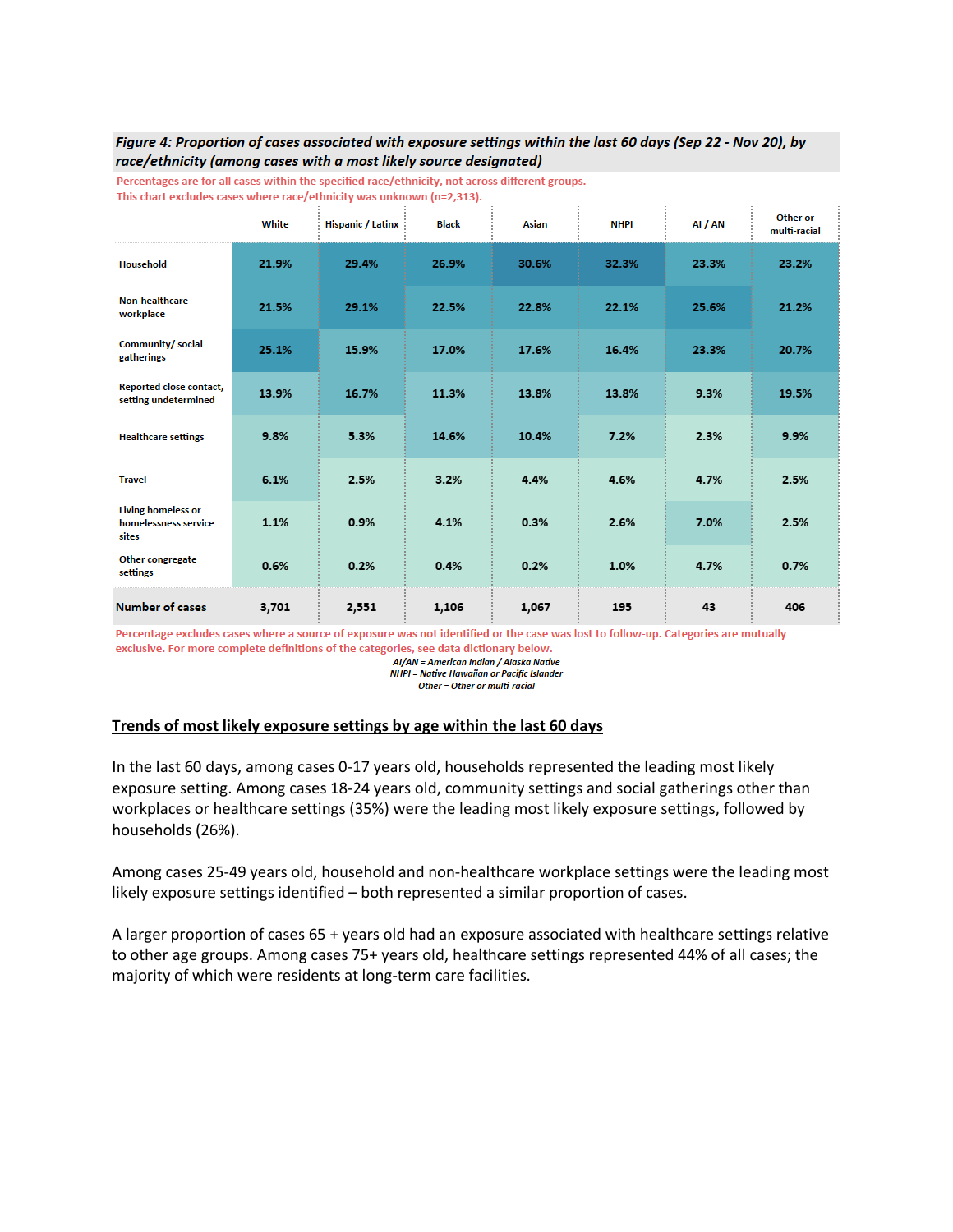#### Figure 5: Proportion of cases associated with exposure settings within the last 60 days (Sep 22 - Nov 20), by age (among cases with a most likely source designated)

|                                                            |       | 0-4 years old 5-17 years old | 18-24 years<br>old | 25-34 years<br>old | 35-49 years<br>old | 50-64 years<br>old | 65-74 years<br>old | 75+ years old |
|------------------------------------------------------------|-------|------------------------------|--------------------|--------------------|--------------------|--------------------|--------------------|---------------|
| <b>Household</b>                                           | 58.1% | 59.8%                        | 25.7%              | 26.9%              | 28.1%              | 29.5%              | 34.3%              | 31.2%         |
| <b>Non-healthcare</b><br>workplace                         | 12.3% | 4.6%                         | 19.0%              | 26.3%              | 28.1%              | 24.9%              | 11.0%              | 2.6%          |
| Community/ social<br>gatherings                            | 8.8%  | 15.5%                        | 35.0%              | 17.4%              | 14.4%              | 11.8%              | 17.0%              | 8.8%          |
| Reported close contact,<br>setting undetermined            | 14.2% | 15.2%                        | 12.1%              | 14.7%              | 13.1%              | 13.4%              | 10.3%              | 10.3%         |
| <b>Healthcare settings</b>                                 | 2.9%  | 1.8%                         | 5.0%               | 8.6%               | 9.7%               | 12.1%              | 20.7%              | 43.8%         |
| <b>Travel</b>                                              | 2.0%  | 1.4%                         | 1.9%               | 4.1%               | 4.0%               | 5.6%               | 5.5%               | 2.1%          |
| <b>Living homeless or</b><br>homelessness service<br>sites | 1.7%  | 1.7%                         | 1.0%               | 1.6%               | 1.9%               | 2.2%               | 1.2%               | 0.3%          |
| Other congregate<br>settings                               |       |                              | 0.2%               | 0.5%               | 0.6%               | 0.6%               |                    | 0.9%          |
| <b>Number of cases</b>                                     | 408   | 1,263                        | 1,804              | 2,536              | 2,786              | 1,751              | 493                | 340           |

Percentages are for all cases within the specified age group, not across different groups.

Percentage excludes cases where a source of exposure was not identified or the case was lost to follow-up. Categories are mutually exclusive. For more complete definitions of the categories, see data dictionary below.

#### **Trends of most likely exposure settings by geography within the last 60 days**

For more details on the geographical areas shown in this report, please refer to the appendix.

Over the last 60 days, community settings and social gatherings were the leading most likely exposure settings among cases residing in North Seattle and Shoreline (35%) and central Seattle (22%). Among all other areas, households were the leading most likely exposure settings.

Overall, cases residing in the southern regions of King County had higher proportion of most likely exposures in non-healthcare workplaces compared with other regions. Non-healthcare workplaces were identified as the most likely source of exposure among 25% of residents in Renton, Burien, SeaTac and Tukwila, and among 22% of residents in Auburn, Kent, and Federal Way.

Central Seattle and eastern regions of King County had higher proportion of travel exposures compared to other regions (5-9%).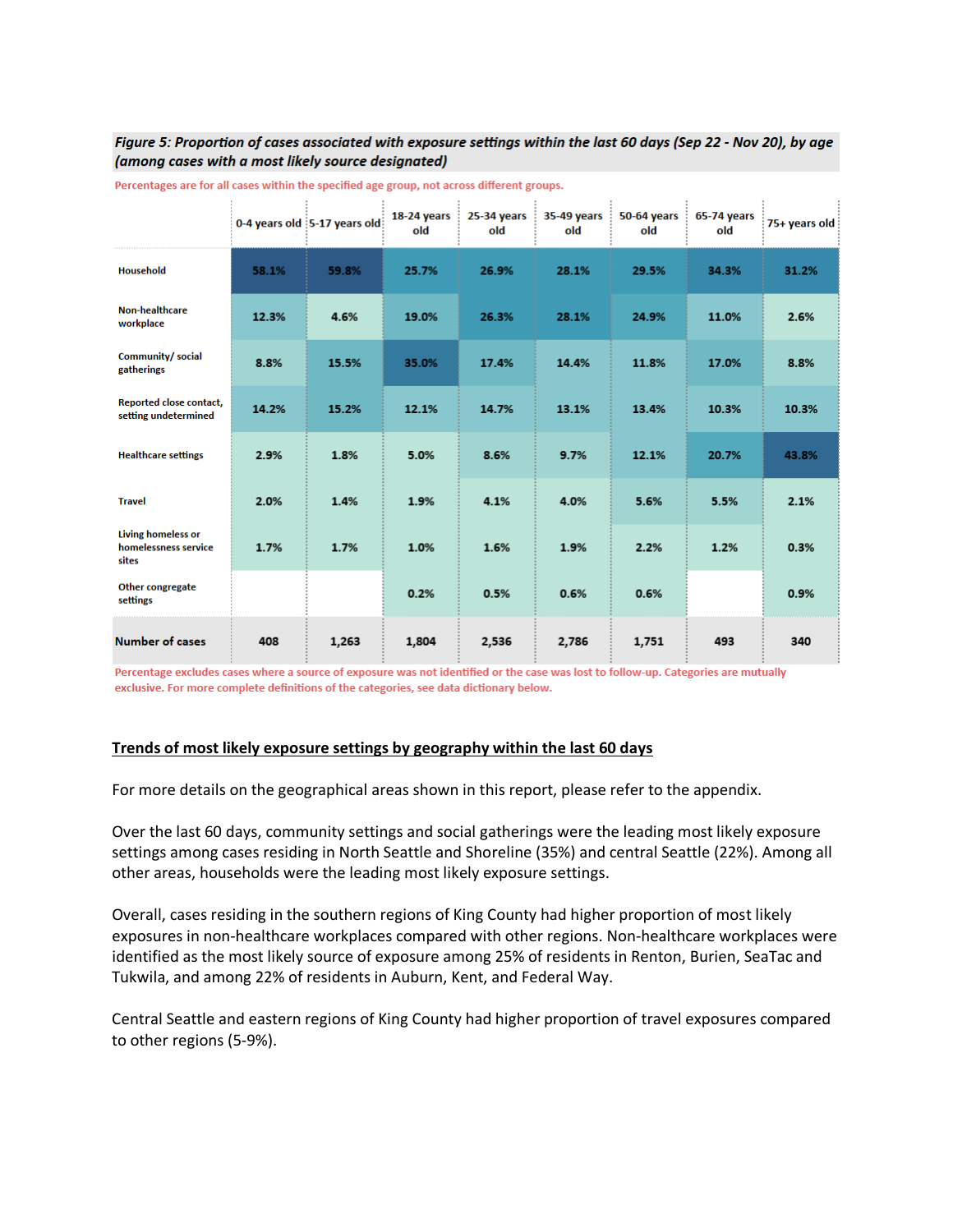#### Figure 6: Proportion of cases associated with exposure settings within the last 60 days (Sep 22 - Nov 20) by geography (among cases with a most likely source designated)

|                                                            | <b>North Seattle</b><br>& Shoreline | W Seattle, S<br>Seattle,<br><b>Delridge and</b><br><b>Highline</b> |       | Renton,<br>& Tukwila | Auburn, Kent | Bellevue,<br>Redmond,<br>:<br> Central Seattle:Burien, SeaTac: Care in Allen Lissaquah, and<br><b>Mercer Island:</b> | Redmond,<br>Kirkland,<br><b>Bothell and</b><br>Woodinville | <b>Sammamish</b><br>and East King<br>County | <b>Southeast King</b><br>County |
|------------------------------------------------------------|-------------------------------------|--------------------------------------------------------------------|-------|----------------------|--------------|----------------------------------------------------------------------------------------------------------------------|------------------------------------------------------------|---------------------------------------------|---------------------------------|
| <b>Household</b>                                           | 23.4%                               | 36.5%                                                              | 18.6% | 36.1%                | 36.5%        | 26.9%                                                                                                                | 33.4%                                                      | 32.4%                                       | 42.2%                           |
| <b>Non-healthcare</b><br>workplace                         | 13.2%                               | 20.5%                                                              | 16.2% | 25.1%                | 22.4%        | 20.1%                                                                                                                | 20.1%                                                      | 16.7%                                       | 21.2%                           |
| <b>Community/social</b><br>gatherings                      | 35.4%                               | 14.6%                                                              | 21.9% | 14.3%                | 14.1%        | 20.1%                                                                                                                | 15.8%                                                      | 21.8%                                       | 13.7%                           |
| <b>Reported close contact,</b><br>setting undetermined     | 11.6%                               | 13.2%                                                              | 14.2% | 12.8%                | 14.1%        | 17.0%                                                                                                                | 13.8%                                                      | 11.3%                                       | 12.1%                           |
| <b>Healthcare settings</b>                                 | 10.9%                               | 11.0%                                                              | 12.7% | 8.4%                 | 9.0%         | 9.3%                                                                                                                 | 8.4%                                                       | 8.8%                                        | 6.4%                            |
| <b>Travel</b>                                              | 3.8%                                | 2.3%                                                               | 5.4%  | 2.0%                 | 3.0%         | 5.2%                                                                                                                 | 6.6%                                                       | 9.1%                                        | 3.6%                            |
| <b>Living homeless or</b><br>homelessness service<br>sites | 1.7%                                | 1.7%                                                               | 7.0%  | 1.2%                 | 0.8%         | 1.0%                                                                                                                 | 1.4%                                                       |                                             | 0.6%                            |
| <b>Other congregate</b><br>settings                        | 0.2%                                | 0.1%                                                               | 4.0%  | 0.1%                 | 0.1%         | 0.3%                                                                                                                 | 0.4%                                                       |                                             | 0.2%                            |
| <b>Number of cases</b>                                     | 1,250                               | 1,271                                                              | 741   | 2,178                | 3,272        | 616                                                                                                                  | 557                                                        | 408                                         | 659                             |

Percentages are for all cases within the specified geography, not across different geographies.

Percentage excludes cases where a source of exposure was not identified or the case was lost to follow-up. Categories are mutually exclusive. For more complete definitions of the categories, see definitions in the appendix.

# <span id="page-10-0"></span>Outbreaks identified

We defined an outbreak as two or more COVID-19 cases linked to a facility or event. Since the start of the pandemic, Public Health has identified 836 outbreaks. More than one quarter of the outbreaks occurred at long-term care facilities, with high rates of transmission and case fatality in the first months of the pandemic. We also identified outbreaks in 104 other healthcare settings, including 27 outbreaks at hospitals. Thirty-one percent of outbreaks occurred in non-healthcare workplaces, most frequently at manufacturing worksites such as construction, food-processing, and fishing industries with 117 outbreaks, followed by 83 outbreaks at food-service establishments. Cases linked to outbreaks account for 26% of all cases where a most likely source of exposure is designated.

On average, 8 cases were identified per outbreak. The largest outbreaks were identified within UW sorority/fraternity housing (265 cases per outbreak), long-term care facilities (12 cases per outbreak), social gathering outbreaks (12 cases per outbreak), and outbreaks associated with places of worship (10 cases per outbreak). Within non-healthcare workplace settings, an average of 5 cases were identified per outbreak.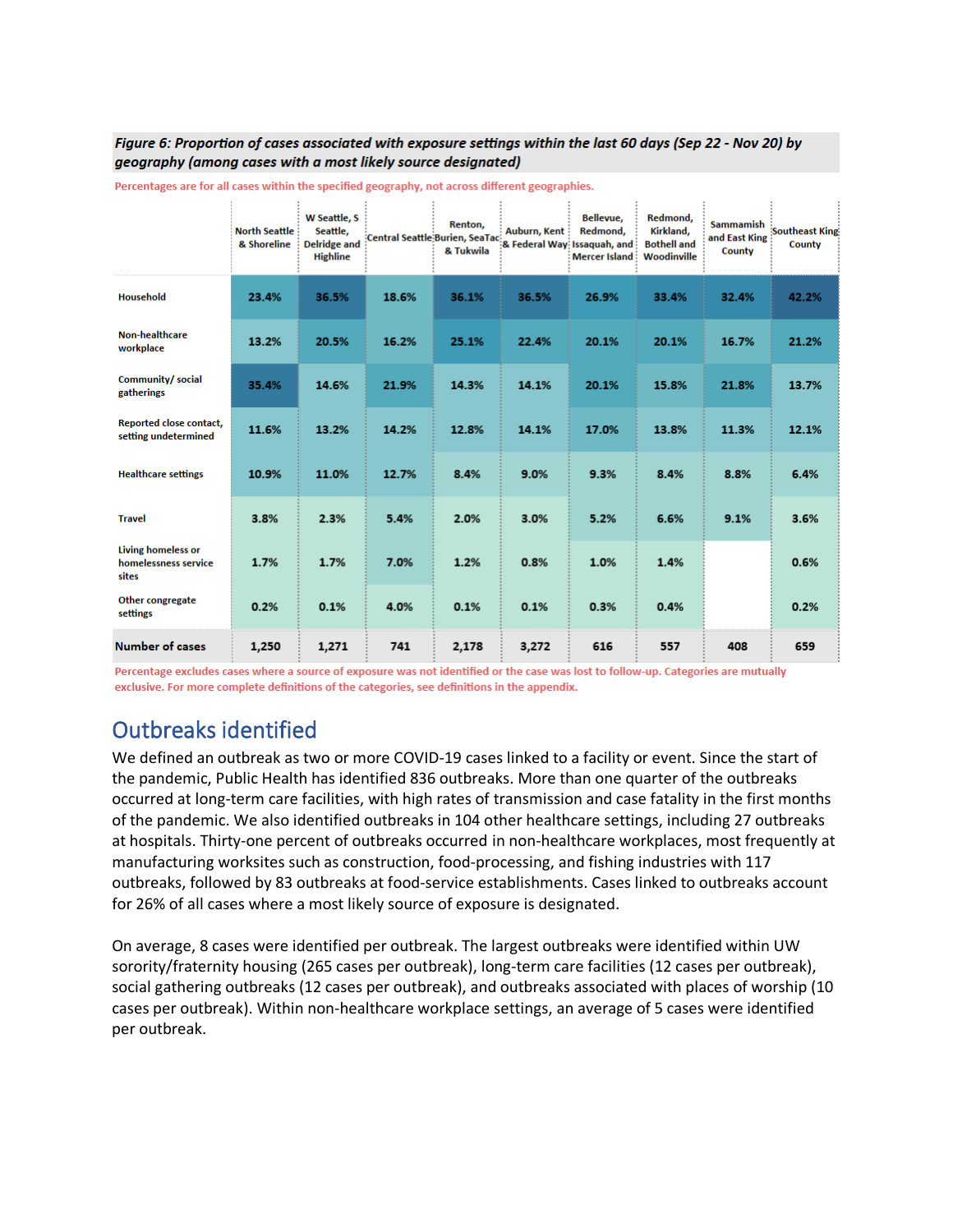### *Figure 7: COVID-19 outbreak settings*

|                                                |                               |                     | <b>FEBRUARY TO PRESENT</b>                  | <b>LAST 60 DAYS</b><br>Sep 22 - Nov 20        |                               |        |                                                |
|------------------------------------------------|-------------------------------|---------------------|---------------------------------------------|-----------------------------------------------|-------------------------------|--------|------------------------------------------------|
| <b>Type of setting</b>                         | <b>Number of</b><br>outbreaks | of all<br>outbreaks | <b>Percent</b><br>within type<br>of setting | Average<br>number of<br>cases per<br>outbreak | <b>Number of</b><br>outbreaks | of all | Percent<br>within type<br>outbreaks of setting |
| All identified outbreaks                       | 836                           |                     |                                             | 8                                             | 289                           |        |                                                |
| <b>Healthcare settings</b>                     | 327                           | 39%                 |                                             | 10                                            | 77                            | 27%    |                                                |
| Long-term care facilities                      | 223                           |                     | 68%                                         | 12                                            | 44                            |        | 57%                                            |
| Hospitals (including psychiatric hospitals)    | 27                            |                     | 8%                                          | 7                                             | 8                             |        | 10%                                            |
| Outpatient healthcare settings                 | 15                            |                     | 5%                                          | з                                             | 10                            |        | 13%                                            |
| Behavioral health residential facility         | 10                            |                     | 3%                                          | 5                                             | з                             |        | 4%                                             |
| Supported living and home health agencies      | 52                            |                     | 16%                                         | 9                                             | 12                            |        | 16%                                            |
| Non-healthcare workplace settings              | 260                           | 31%                 |                                             | 5                                             | 110                           | 38%    |                                                |
| Manufacturing worksites                        | 117                           |                     | 45%                                         | 5                                             | 53                            |        | 48%                                            |
| Retail, hospitality, or recreational worksites | 60                            |                     | 23%                                         | 4                                             | 20                            |        | 18%                                            |
| Shipping, delivery, & utility worksites        | 33                            |                     | 13%                                         | 4                                             | 16                            |        | 15%                                            |
| Office-based or other workplaces               | 33                            |                     | 13%                                         | з                                             | 17                            |        | 15%                                            |
| <b>Correctional facilities</b>                 | 8                             |                     | 3%                                          | 9                                             | з                             |        | 3%                                             |
| Other workplaces                               | 9                             |                     | 3%                                          | 4                                             | 1                             |        | 1%                                             |
| Community and social gatherings                | 111                           | 13%                 |                                             | 5                                             | 56                            | 19%    |                                                |
| Food-service establishments                    | 83                            |                     | 75%                                         | з                                             | 40                            |        | 71%                                            |
| Large social gatherings                        | 13                            |                     | 12%                                         | 12                                            | 6                             |        | 11%                                            |
| Places of worship                              | 15                            |                     | 14%                                         | 10                                            | 10                            |        | 18%                                            |
| <b>Homeless service sites</b>                  | 71                            | 8%                  |                                             | 6                                             | 8                             | 3%     |                                                |
|                                                |                               |                     |                                             |                                               |                               |        |                                                |
| Colleges, childcares, and universities         | 63                            | 8%                  |                                             | 13                                            | 35                            | 12%    |                                                |
| Childcare                                      | 45                            |                     | 71%                                         | 4                                             | 21                            |        | 60%                                            |
| UW Sorority/Fraternity                         | $\overline{2}$                |                     | 3%                                          | 265                                           | $\mathbf{1}$                  |        | 3%                                             |
| College/Universities                           | 12                            |                     | 19%                                         | 6                                             | 9                             |        | 26%                                            |
| K-12 school                                    | 4                             |                     | 6%                                          | з                                             | 4                             |        | 11%                                            |
| Not yet categorized                            | 4                             | 0%                  |                                             | з                                             | з                             | 1%     |                                                |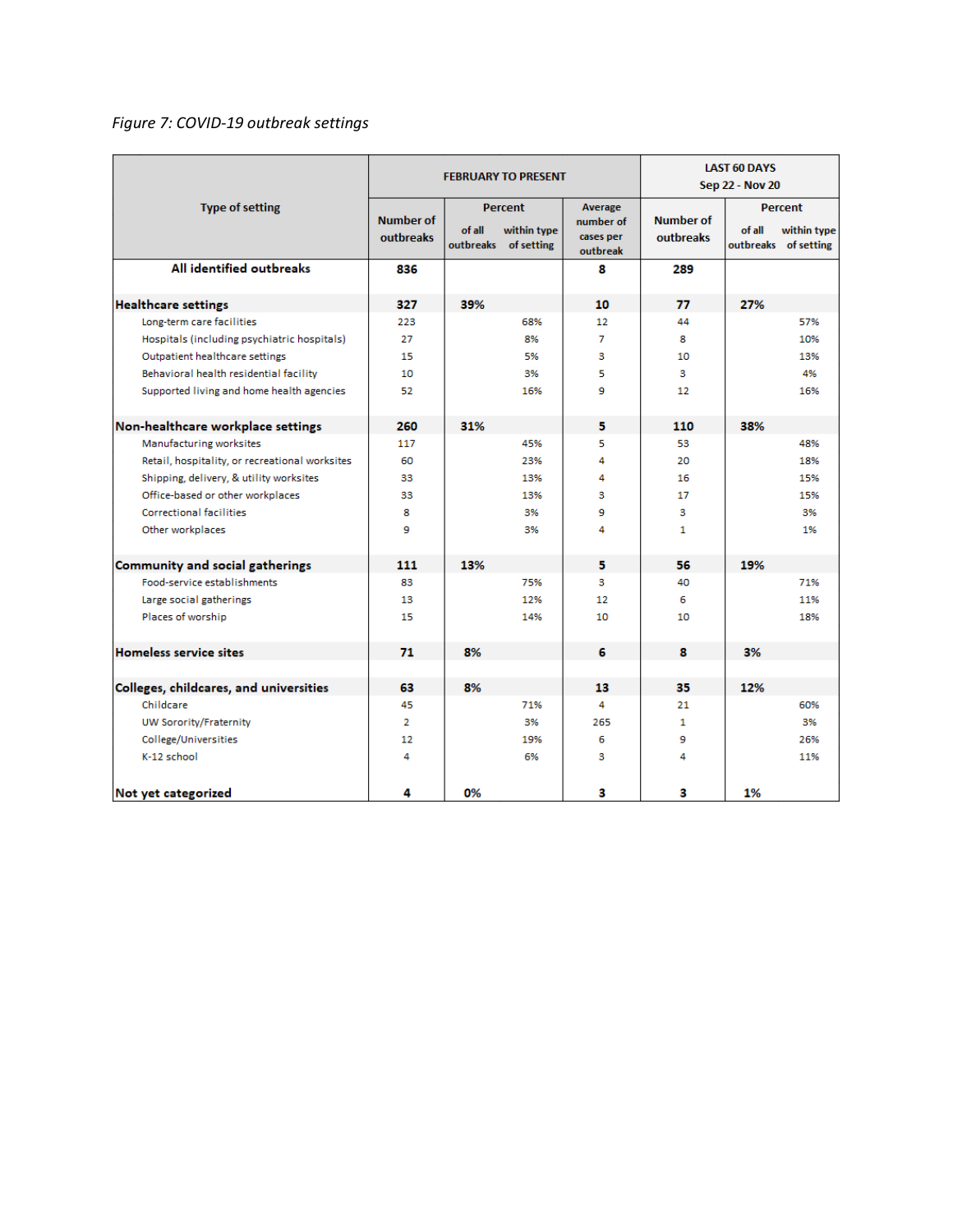# <span id="page-12-0"></span>Appendix:

Exposure setting definitions: We estimated the most likely source of exposures of cases using information from case interviews and outbreak investigations. In certain cases, one or more possible COVID-19 risk settings were present, and we were not able to determine if one setting was higher risk than the others.

- **Healthcare settings includes:** 
	- Healthcare facility outbreaks (including healthcare workers, patients and visitors)
	- Long-term care facility outbreaks (including healthcare workers, patients and visitors)
	- Healthcare workers without a link to a known outbreak or other likely source of exposures
	- Visitors to healthcare facilities not linked to an outbreak and who reported no other potential source of exposure
- Non-healthcare worksites
	- Linked to workplace outbreaks (excludes taverns/restaurants, place of worship, college/university)
	- Cases where work was considered the most likely source of exposure, but the case is not linked to a known outbreak
	- Non-healthcare essential workers without any other potential exposure identified
- **Living homeless or homelessness service sites** 
	- Linked to a known outbreak in a homelessness service facility/site (including employees)
	- Living homeless and no other likely source of exposure identified
- Other congregate settings
	- Cases linked to correctional settings outbreaks
	- Cases linked to with other congregate settings outside of LTCF or homelessness. This includes correctional facilities, behavioral care settings, rehabilitation centers, etc.
- Community/Social gatherings
	- Linked to outbreaks involving large social gatherings, colleges/universities, weddings, funerals, places of worship, restaurants, taverns and other food service establishments.
	- Cases reporting close contact to a confirmed or suspected case in large social or public events or gatherings, or college/university, but not linked to a known outbreak
	- Cases who reported visiting taverns, restaurants or other food service establishments, places of worship, affiliated with the UW or other university settings, or retail shopping and no other potential exposure was identified, and not linked to a known outbreak.
	- Cases who reported out-of-household socializing/visiting with family and friends, going to parties or celebrations (weddings, graduation events, etc.), other social events (or recreational activities), and not linked to a known outbreak and no other potential exposure was identified.
- Household setting
	- Cases where the home was considered the most likely source of exposure and are not linked to a known outbreak
	- These cases were either household members or exposed in the home setting
- Travel
	- Reported close contact with a confirmed or suspected case during international or domestic travel out of state
	- Onset of symptoms within 2 days after return from international or out of state travel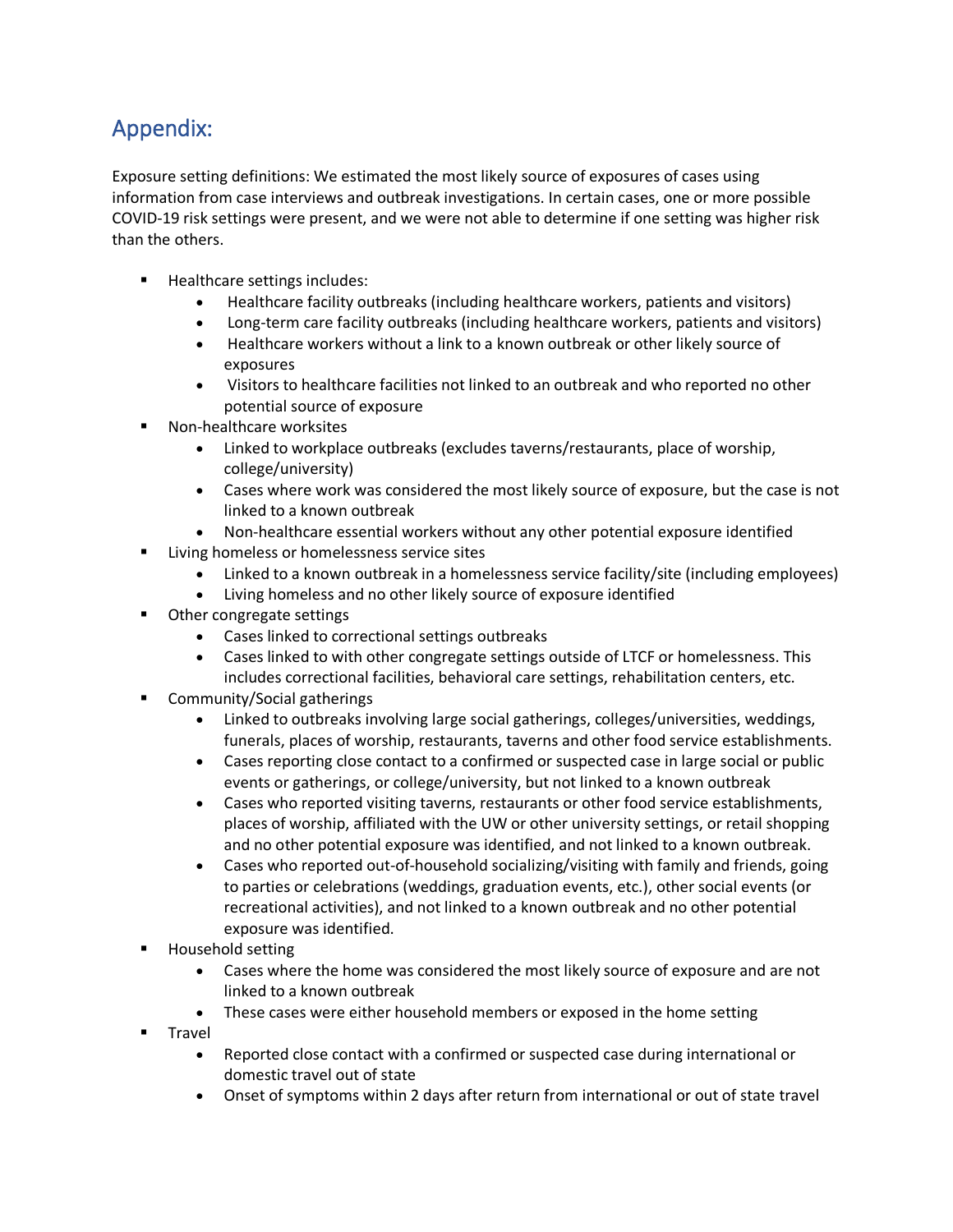- Not linked to a local outbreak
- **Reported other close contact** 
	- Case reported having close contact with a probable or confirmed COVID-19 case, but did not provide details about the setting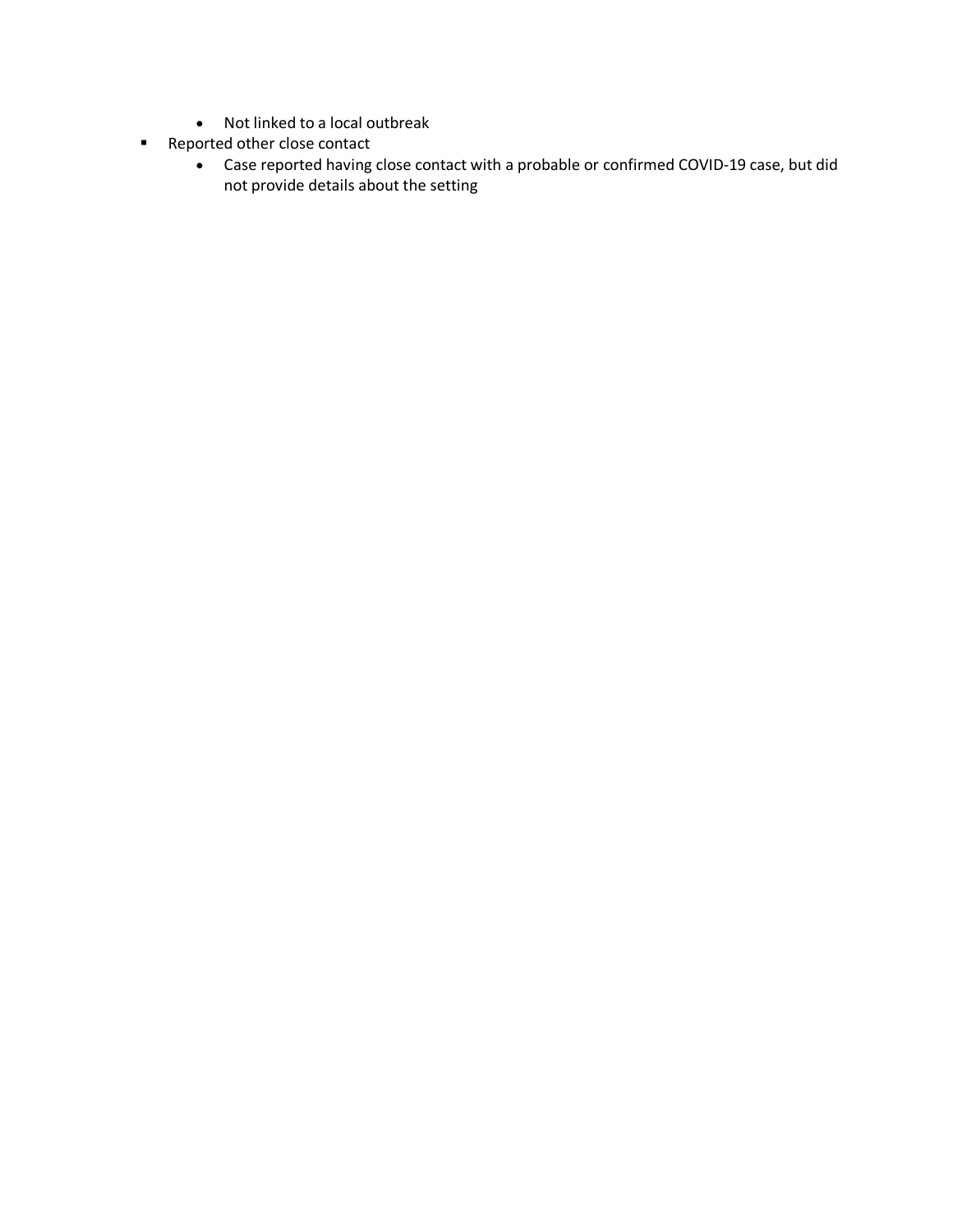### **All potential exposures, detailed table:**

|                                          |                                                                            | <b>All Cases</b> | Last 60 days<br>(Sep 22 - Nov 20) |
|------------------------------------------|----------------------------------------------------------------------------|------------------|-----------------------------------|
|                                          | Social events or gatherings                                                | 20.7%            | 24.3%                             |
| Community/ social<br>gatherings          | Bar/restaurant                                                             | 10.1%            | 15.0%                             |
|                                          | Retail/commercial                                                          | 4.7%             | 5.2%                              |
|                                          | Place of worship                                                           | 2.7%             | 4.2%                              |
|                                          | UW sorority/fraternity                                                     | 1.7%             | 2.6%                              |
| <b>Household</b>                         | Household exposure                                                         | 34.7%            | 41.3%                             |
|                                          | <b>Healthcare workers</b>                                                  | 12.3%            | 7.9%                              |
| <b>Essential worker</b>                  | <b>Hospitality workers</b>                                                 | 9.2%             | 8.6%                              |
|                                          | Other essential workers                                                    | 7.8%             | 8.5%                              |
| <b>Non-healthcare</b><br>workplace       | Workplace potential exposure                                               | 19.0%            | 27.8%                             |
|                                          | Close contact at workplace, not outbreak linked                            | 4.7%             | 5.3%                              |
|                                          | Linked to an outbreak (non-healthcare workplace)                           | 4.2%             | 4.8%                              |
|                                          | Healthcare facility visit                                                  | 10.4%            | 13.1%                             |
| <b>Healthcare settings</b><br>(non-LTCF) | <b>Healthcare outbreak</b>                                                 | 2.3%             | 1.3%                              |
|                                          | Healthcare, not outbreak linked                                            | 0.5%             | 0.3%                              |
| Long-term care &<br>supported living     | Long-term care facility outbreaks                                          | 10.3%            | 3.1%                              |
| <b>facilities</b>                        | Supported living                                                           | 0.6%             | 0.3%                              |
| <b>Travel</b>                            | Out of state                                                               | 6.9%             | 6.6%                              |
|                                          | International                                                              | 0.5%             | 0.3%                              |
| <b>Homelessness</b>                      | <b>Experiencing homelessness</b>                                           | 2.7%             | 1.5%                              |
|                                          | Staff linked to an outbreak in a homelessness service site                 | 0.4%             | 0.3%                              |
|                                          | Daycare visit                                                              | 1.2%             | 1.7%                              |
| School/Daycare                           | Daycare or K-12 school outbreaks                                           | 0.7%             | 1.0%                              |
|                                          | Reported close contact in a daycare or K-12 school, not<br>outbreak linked | 0.3%             | 0.3%                              |

Figure 8: All potential exposure settings identified among COVID-19 cases in King County, WA

Categories are not mutually exclusive. An individual may appear in multiple categories if during their interview or investigation the setting was identified.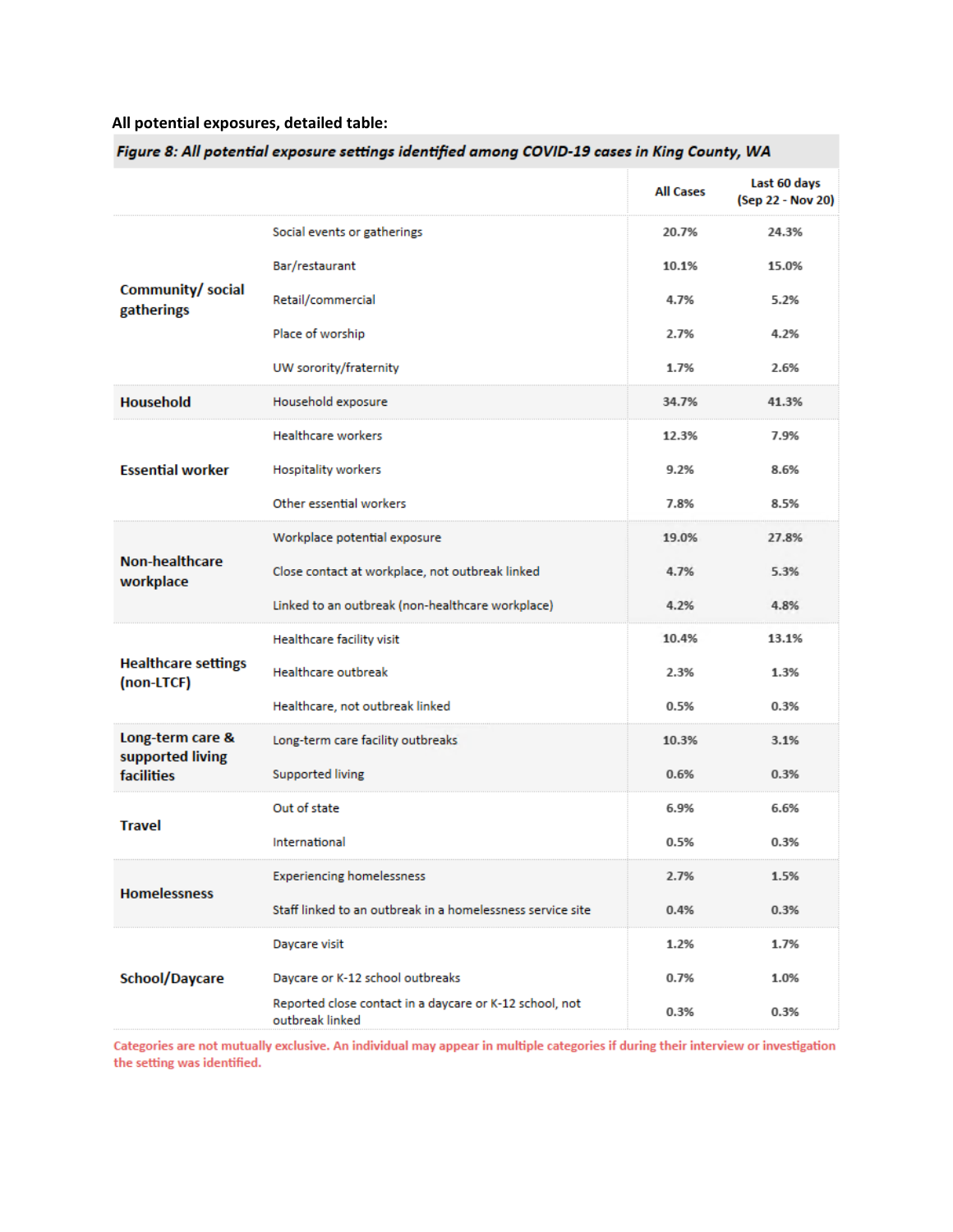### **Most likely exposure settings for COVID-19 cases**

| Figure 9: Exposure setting among cases with a mostly likely source designated |                                                                              |                  |                                   |  |  |  |  |
|-------------------------------------------------------------------------------|------------------------------------------------------------------------------|------------------|-----------------------------------|--|--|--|--|
|                                                                               |                                                                              | <b>All Cases</b> | Last 60 days<br>(Sep 22 - Nov 20) |  |  |  |  |
| <b>Household</b>                                                              | Reported close contact in household setting                                  | 27.1%            | 33.7%                             |  |  |  |  |
|                                                                               | Long-term care facility outbreak                                             | 11.1%            | 3.2%                              |  |  |  |  |
|                                                                               | Reported only healthcare setting exposure                                    | 3.5%             | 2.6%                              |  |  |  |  |
| <b>Healthcare settings</b>                                                    | Non-LTCF healthcare setting outbreak                                         | 2.6%             | 1.4%                              |  |  |  |  |
|                                                                               | Report close contact in healthcare setting                                   | 2.0%             | 1.3%                              |  |  |  |  |
|                                                                               | Healthcare worker reported only healthcare setting<br>exposure               | 0.7%             | 0.7%                              |  |  |  |  |
|                                                                               | Reported only non-healthcare, non-community<br>workplace exposure            | 7.2%             | 7.8%                              |  |  |  |  |
| Non-healthcare workplace                                                      | Reported close contact in non-healthcare,<br>non-community workplace setting | 6.9%             | 7.9%                              |  |  |  |  |
|                                                                               | Non-healthcare, non-community workplace outbreak                             | 4.1%             | 5.1%                              |  |  |  |  |
|                                                                               | Reported close contact in community/social gathering<br>setting              | 9.2%             | 10.2%                             |  |  |  |  |
| Community/ social<br>gatherings                                               | Community/social gathering outbreak                                          | 3.6%             | 4.8%                              |  |  |  |  |
|                                                                               | Reported only community/social gathering exposure                            | 2.1%             | 2.5%                              |  |  |  |  |
| Reported close contact,<br>setting undetermined                               | Reported close contact but setting was undetermined                          | 12.0%            | 13.2%                             |  |  |  |  |
| <b>Travel</b>                                                                 | Travel out of state during exposure                                          | 4.1%             | 3.5%                              |  |  |  |  |
| <b>Living homeless or</b><br>homelessness service sites                       | Living homeless or homelessness service site<br>outbreak                     | 3.0%             | 1.6%                              |  |  |  |  |
| Other congregate settings                                                     | Outbreak in other congregate settings                                        | 1.0%             | 0.4%                              |  |  |  |  |

Percentage excludes cases where a source of exposure was not identified or the case was lost to follow-up. Categories are mutually exclusive. For more complete definitions of the categories, see data dictionary in the appendix.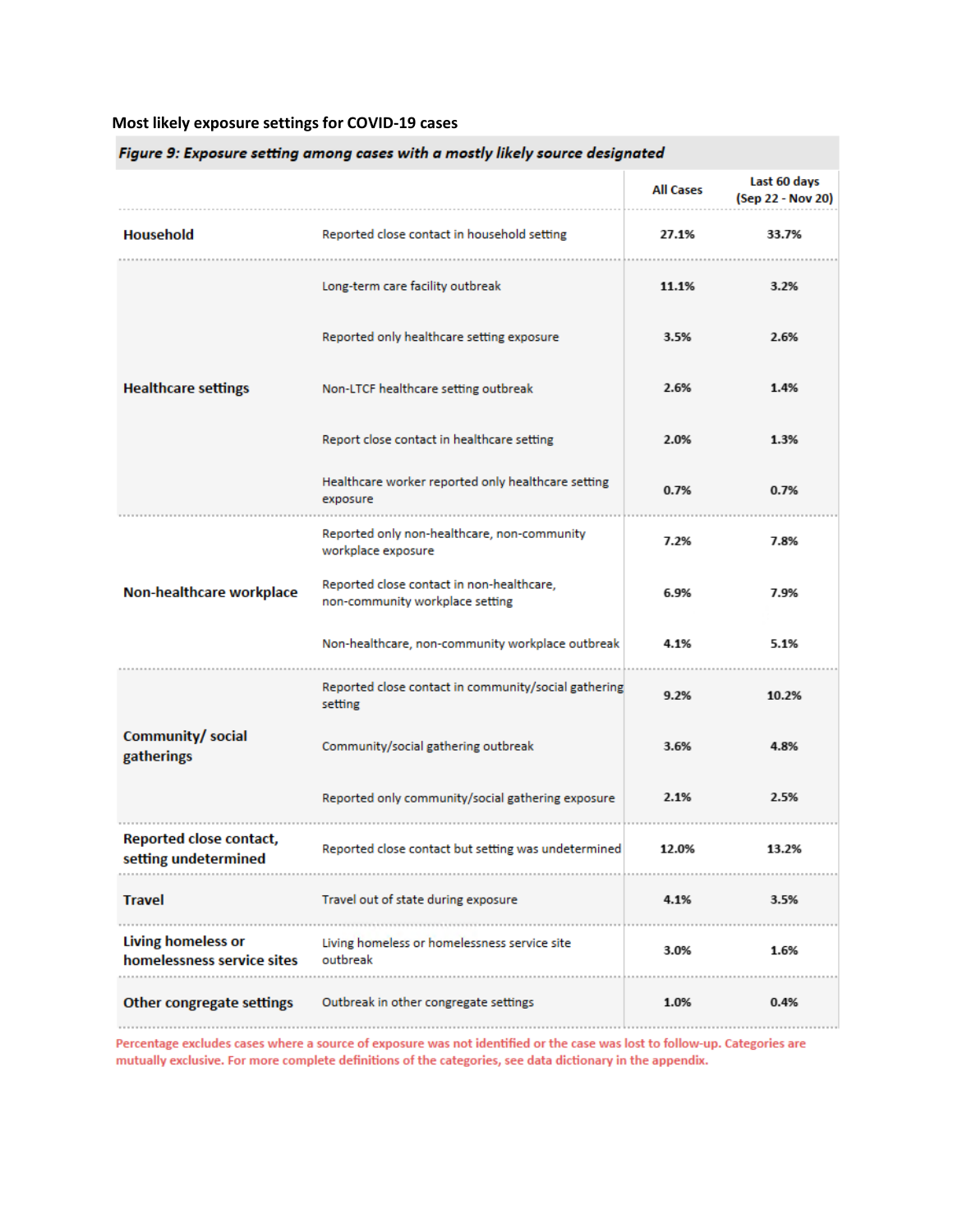Geographic definitions:

The geographies shown in the chart are based on the Health Reporting Areas (HRA) commonly used to examine health-related patterns in a more neighborhood level. For the purposes of this report, HRAs were grouped together based on population size, demographic similarities, and incidence trends for COVID-19 throughout the pandemic. Ten areas were created based on these combined HRA boundaries. Below is a map as a reference. For more details on HRAs, please visit: <https://www.kingcounty.gov/depts/health/data/community-health-indicators/definitions.aspx>





- Central Seattle
- W Seattle, S Seattle, Delridge and Highline
- Burien, Renton, Tukwila and Seatac
- Auburn, Kent, and Federal Way
- 
- Kirkland, Redmond, Bothell, and Woodinville
- Bellevue, Issaquah and Mercer Island
- East King County
- South East King County